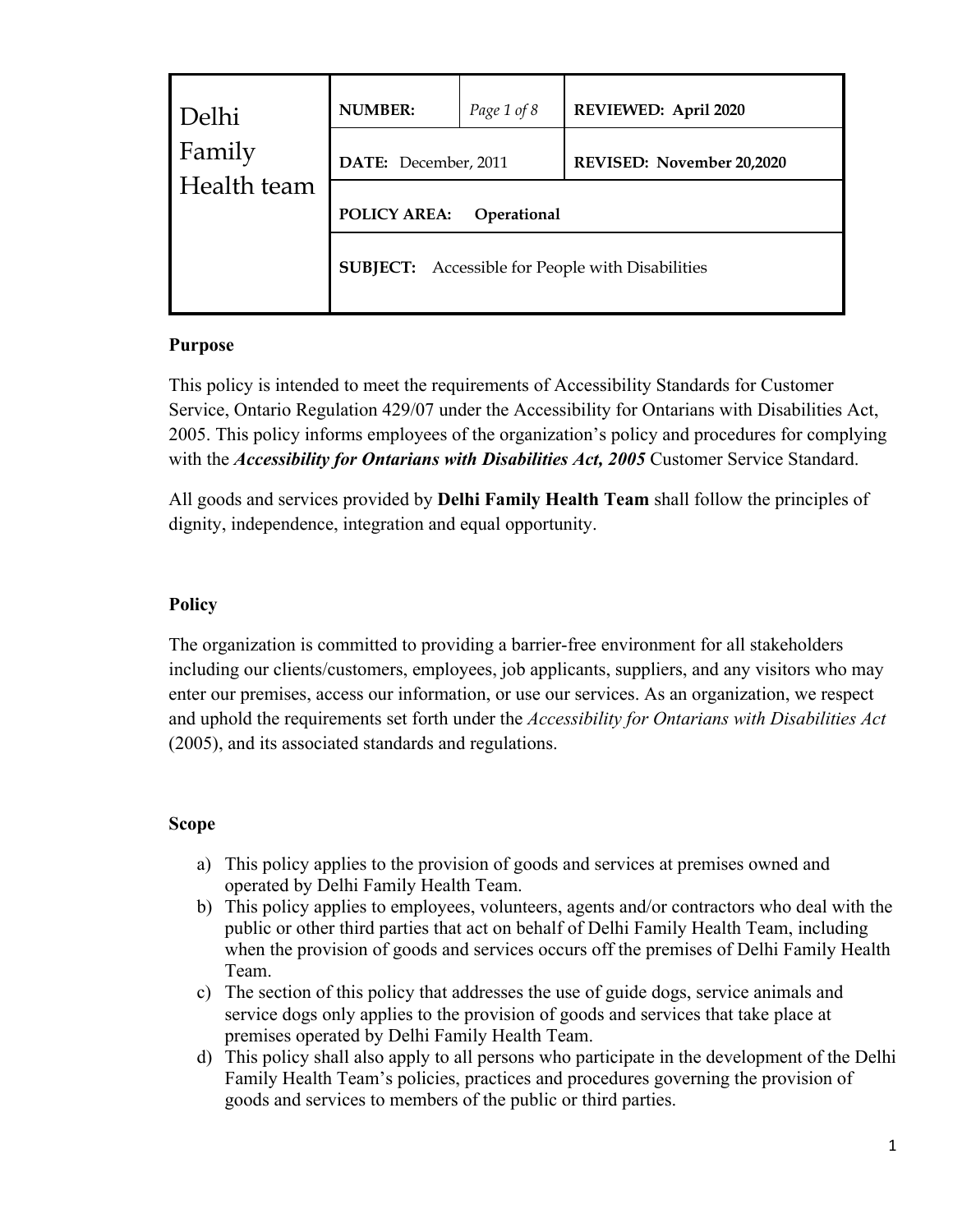### **Definitions**

Assistive Device – is a technical aid, communication device or other instrument that is used to maintain or improve the functional abilities of people with disabilities. Personal assistive devices are typically devices that customers bring with them such as a wheelchair, walker or a personal oxygen tank that might assist in hearing, seeing, communicating, moving, breathing, remembering and/or reading.

Disability – the term disability as defined by the Accessibility for Ontarians with Disabilities Act, 2005, and the Ontario Human Rights Code, refers to:

- any degree of physical disability, infirmity, malformation or disfigurement that is caused by bodily injury, birth defect or illness and, without limiting the generality of the foregoing, includes diabetes mellitus, epilepsy, a brain injury, any degree of paralysis, amputation, lack of physical co-ordination, blindness or visual impediment, deafness or hearing impediment, muteness or speech impediment, or physical reliance on a guide dog or other animal or on a wheelchair or other remedial appliance or device;
- a condition of mental impairment or a developmental disability;
- a learning disability, or dysfunction in one or more of the processes involved in understanding or using symbols or spoken language;
- a mental disorder; or
- an injury or disability for which benefits were claimed or received under the insurance plan established under the Workplace Safety and Insurance Act, 1997.

Guide Dog – is a highly-trained working dog that has been trained at one of the facilities listed in Ontario Regulation 58 under the Blind Persons' Rights Act, to provide mobility, safety and increased independence for people who are blind.

Service Animal – as reflected in Ontario Regulation 429/07, an animal is a service animal for a person with a disability if:

- it is readily apparent that the animal is used by the person for reasons relating to his or her disability; or
- if the person provides a letter from a physician or nurse confirming that the person requires the animal for reasons relating to the disability.

Service Dog – as reflected in Health Protection and Promotion Act, Ontario Regulation 562 a dog other than a guide dog for the blind is a service dog if:

- it is readily apparent to an average person that the dog functions as a service dog for a person with a medical disability;
- or the person who requires the dog can provide on request a letter from a physician or nurse confirming that the person requires a service dog.

Support Person – as reflected in Ontario Regulation 429/07, a support person means, in relation to a person with a disability, another person who accompanies him or her in order to help with communication, mobility, personal care, medical needs or access to goods and services.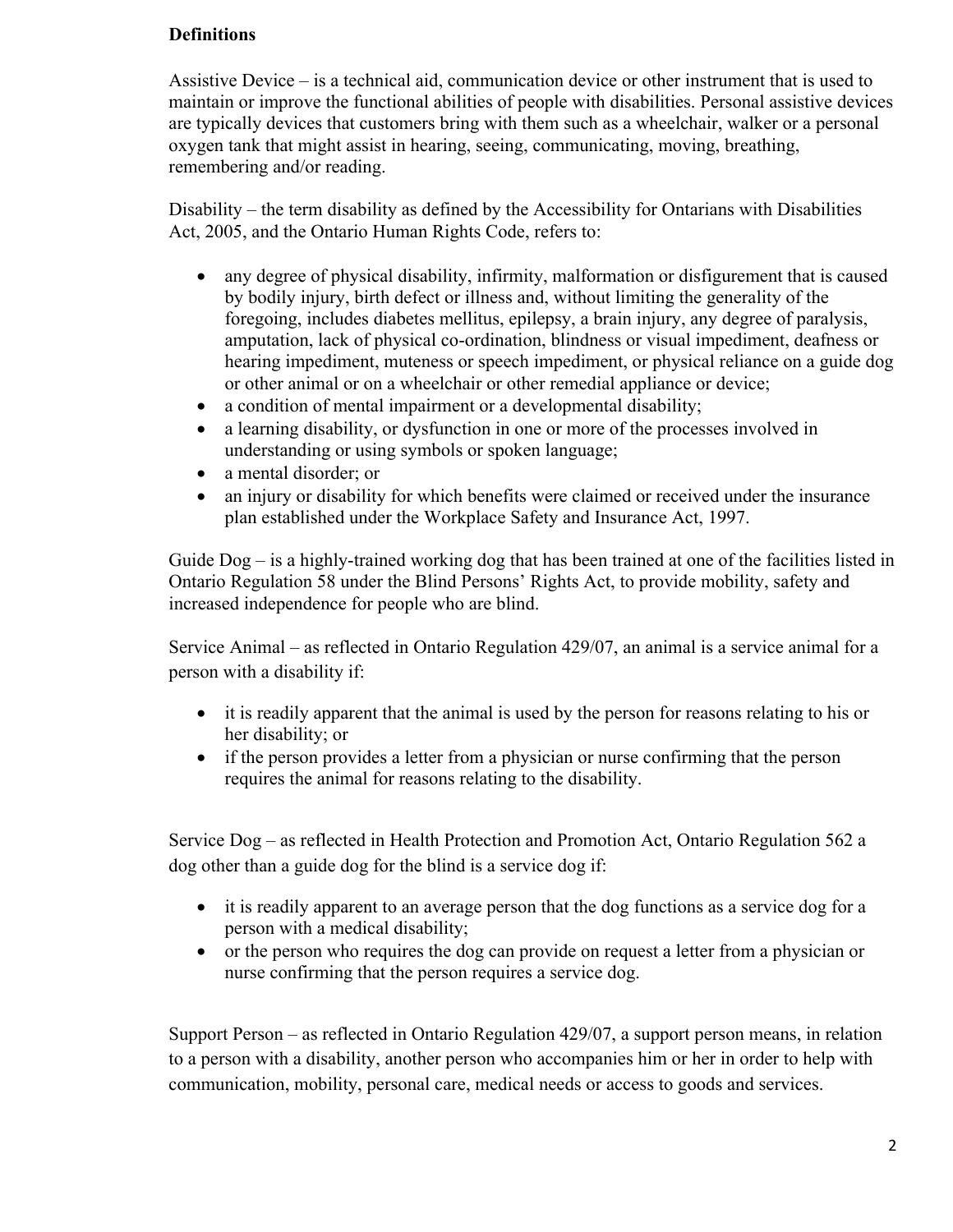## **General Principles**

In accordance with the Accessibility Standards for Customer Service, Ontario Regulation 429/07, this policy addresses the following:

- A. The Provision of Goods and Services to Persons with Disabilities;
- B. The Use of Assistive Devices
- C. The Use of Guide Dogs, Service Animals and Service Dogs
- D. The Use of Support Persons
- E. Notice of Service Disruptions
- F. Customer Feedback
- G. Training
- H. Notice of Availability and Format of Required Documents

## A. The Provision of Goods and Services to Persons with Disabilities

Delhi Family Health Team will make every reasonable effort to ensure that its policies, practices and procedures are consistent with the principles of dignity, independence, integration and equal opportunity by:

- ensuring that all customers receive the same value and quality;
- allowing customers with disabilities to do things in their own ways, at their own pace when accessing goods and services as long as this does not present a safety risk;
- using alternative methods when possible to ensure that customers with disabilities have access to the same services, in the same place and in a similar manner;
- taking into account individual needs when providing goods and services; and
- communicating in a manner that takes into account the customer's disability.
- B. Assistive Devices

Customer's own assistive device(s):

Persons with disabilities may use their own assistive devices as required when accessing goods or services provided by Delhi Family Health Team.

In cases where the assistive device presents a safety concern or where accessibility might be an issue, other reasonable measures will be used to ensure the access of goods and services. For example, where elevators are not present/working and where an individual requires assistive devices for the purposes of mobility, service will be provided in a location that meets the needs of the customer.

Assistive devices provided by Delhi Family Health Team:

The following assistive devices are available on a first come, first serve basis and upon request, to assist customers in accessing our goods and services:

- Wheelchairs
- C. Guide Dogs, Service Animals and Service Dogs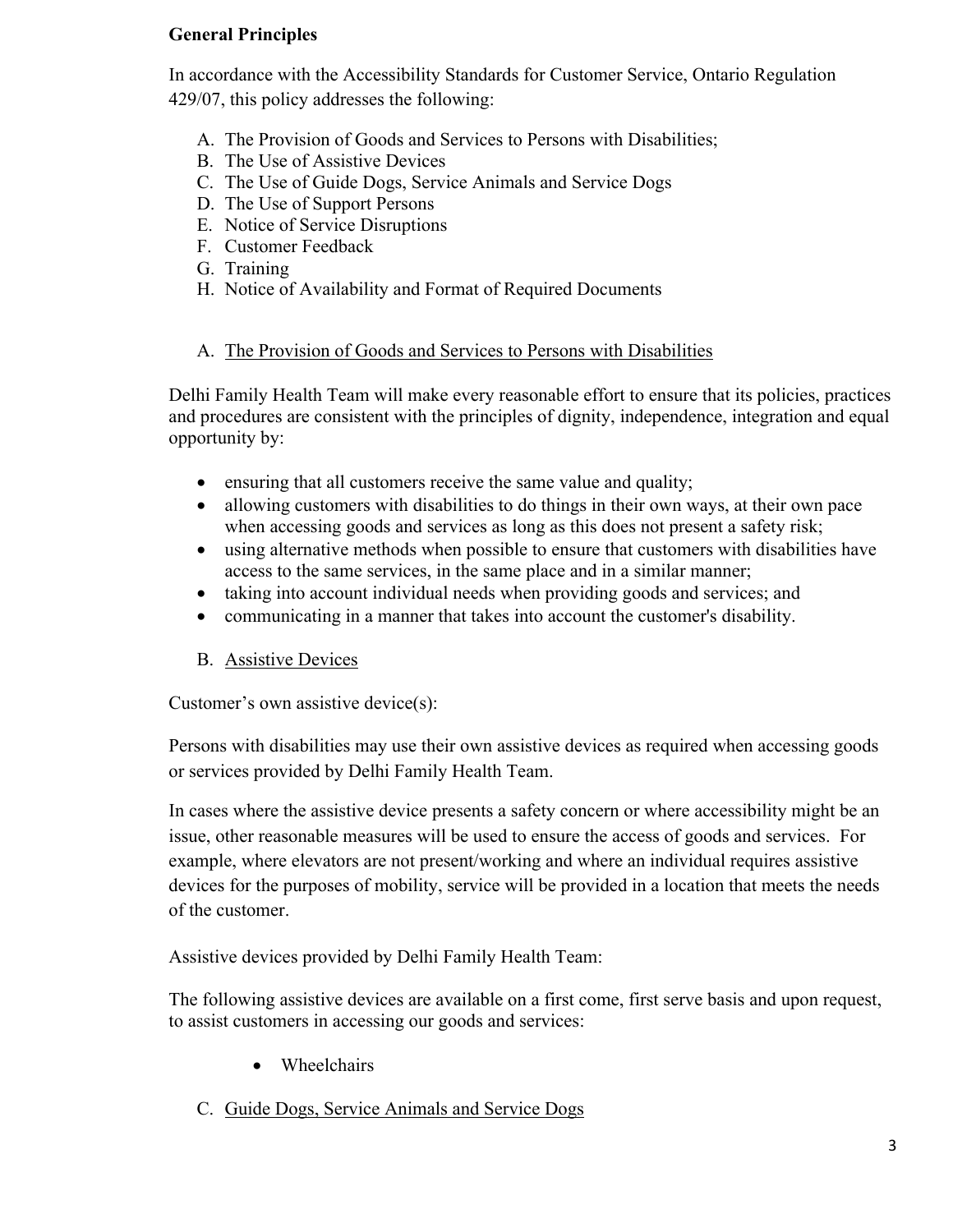A customer with a disability that is accompanied by guide dog, service animal or service dog will be allowed access to premises that are open to the public unless otherwise excluded by law. "No pet" policies do not apply to guide dogs, service animals and/or service dogs.

Food Service Areas:

A customer with a disability that is accompanied by guide dog or service dog will be allowed access to food service areas that are open to the public unless otherwise excluded by law.

Other types of service animals are not permitted into food service areas due to the Health Protection and Promotion Act, Ontario Regulation 562 Section 60.

Exclusion Guidelines:

If a guide dog, service animal or service dog is excluded by law (see applicable laws below) Delhi Family Health Team will offer alternative methods to enable the person with a disability to access goods and services, when possible (for example, securing the animal in a safe location and offering the guidance of an employee).

#### Applicable Laws:

Dog Owners' Liability Act, Ontario: If there is a conflict between a provision of this Act or of a regulation under this or any other Act relating to banned breeds (such as pitbulls) and a provision of a by-law passed by a municipality relating to these breeds, the provision that is more restrictive in relation to controls or bans on these breeds prevails.

Recognizing a Guide Dog, Service Dog and/or Service Animal:

If it is not readily apparent that the animal is being used by the customer for reasons relating to his or her disability Delhi Family Health Team may request verification from the customer.

Verification may include:

- a letter from a physician or nurse confirming that the person requires the animal for reasons related to the disability;
- a valid identification card signed by the Attorney General of Canada; or,
- a certificate of training from a recognized guide dog or service animal training school.

Care and Control of the Animal:

The customer that is accompanied by a guide dog, service dog and/or service animal is responsible for maintaining care and control of the animal at all time.

### Allergies:

If a health and safety concern presents itself for example in the form of a severe allergy to the animal, Delhi Family Health Team will make all reasonable efforts to meet the needs of all individuals.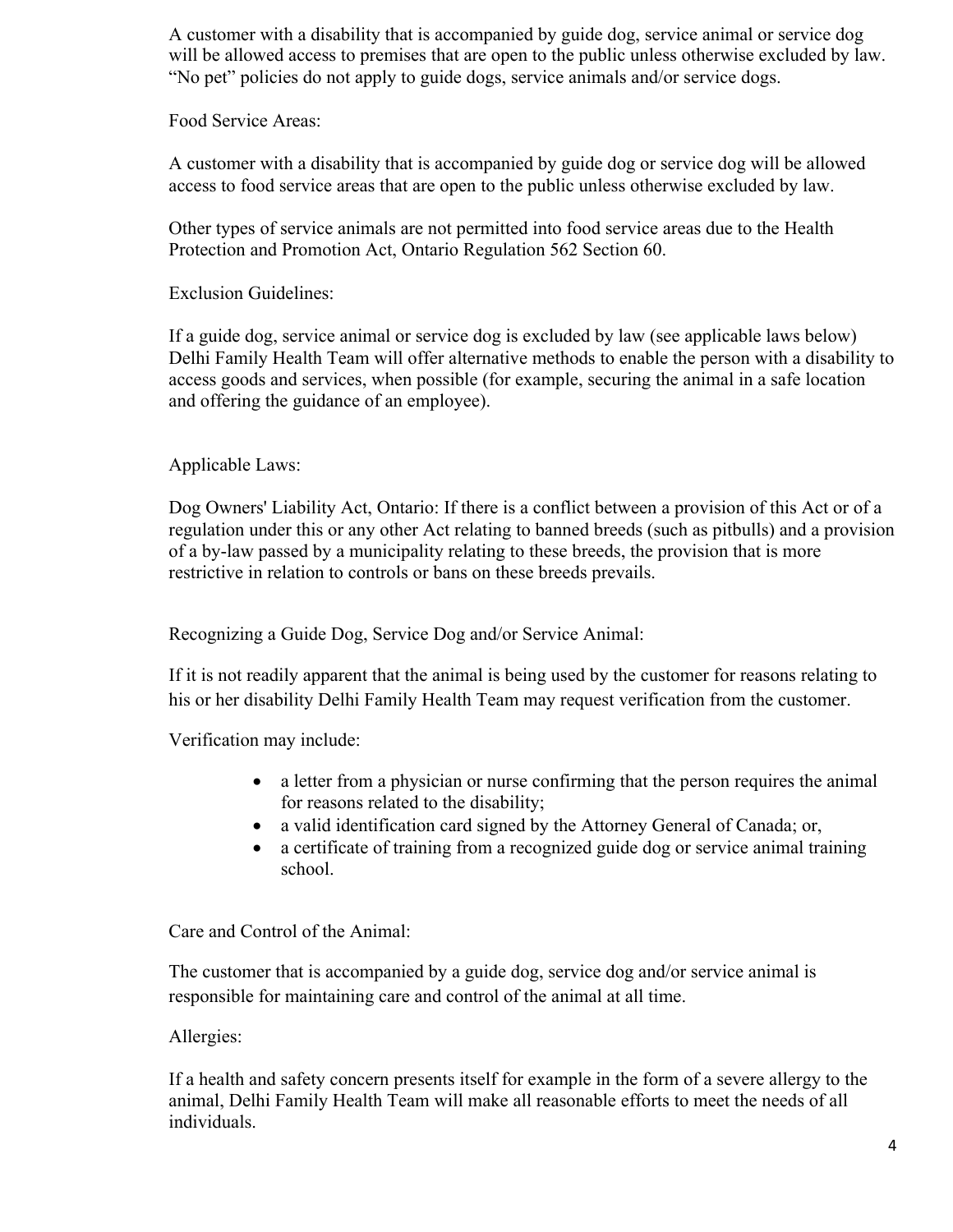### D. Support Persons

If a customer with a disability is accompanied by a support person, Delhi Family Health Team will ensure that both persons are allowed to enter the premises together and that the customer is not prevented from having access to the support person.

There may be times where seating and availability prevent the customer and support person from sitting beside each other. In these situations Delhi Family Health Team will make every reasonable attempt to resolve the issue.

In situations where confidential information might be discussed, consent will be obtained from the customer, prior to any conversation where confidential information might be discussed.

Admission/Parking Fees:

If payment is required by a support person for admission to the premises Delhi Family Health Team will ensure that notice is given in advance by posting notice of admission/parking fees for support persons where Delhi Family Health Team fees are posted.

### E. Notice of Disruptions in Service

Service disruptions may occur due to reasons that may or may not be within the control or knowledge of Delhi Family Health Team. In the event of any temporary disruptions to facilities or services that customer's with disabilities rely on to access or use Delhi Family Health Team's goods or services, reasonable efforts will be made to provide advance notice. In some circumstances such as in the situation of unplanned temporary disruptions, advance notice may not be possible.

Notifications will include:

In the event that a notification needs to be posted the following information will be included unless it is not readily available or known:

- goods or services that are disrupted or unavailable
- reason for the disruption
- anticipated duration
- a description of alternative services or options

### Notifications Options:

\*Update to include your options and methods\*

When disruptions occur the Delhi Family Health Team will provide notice by: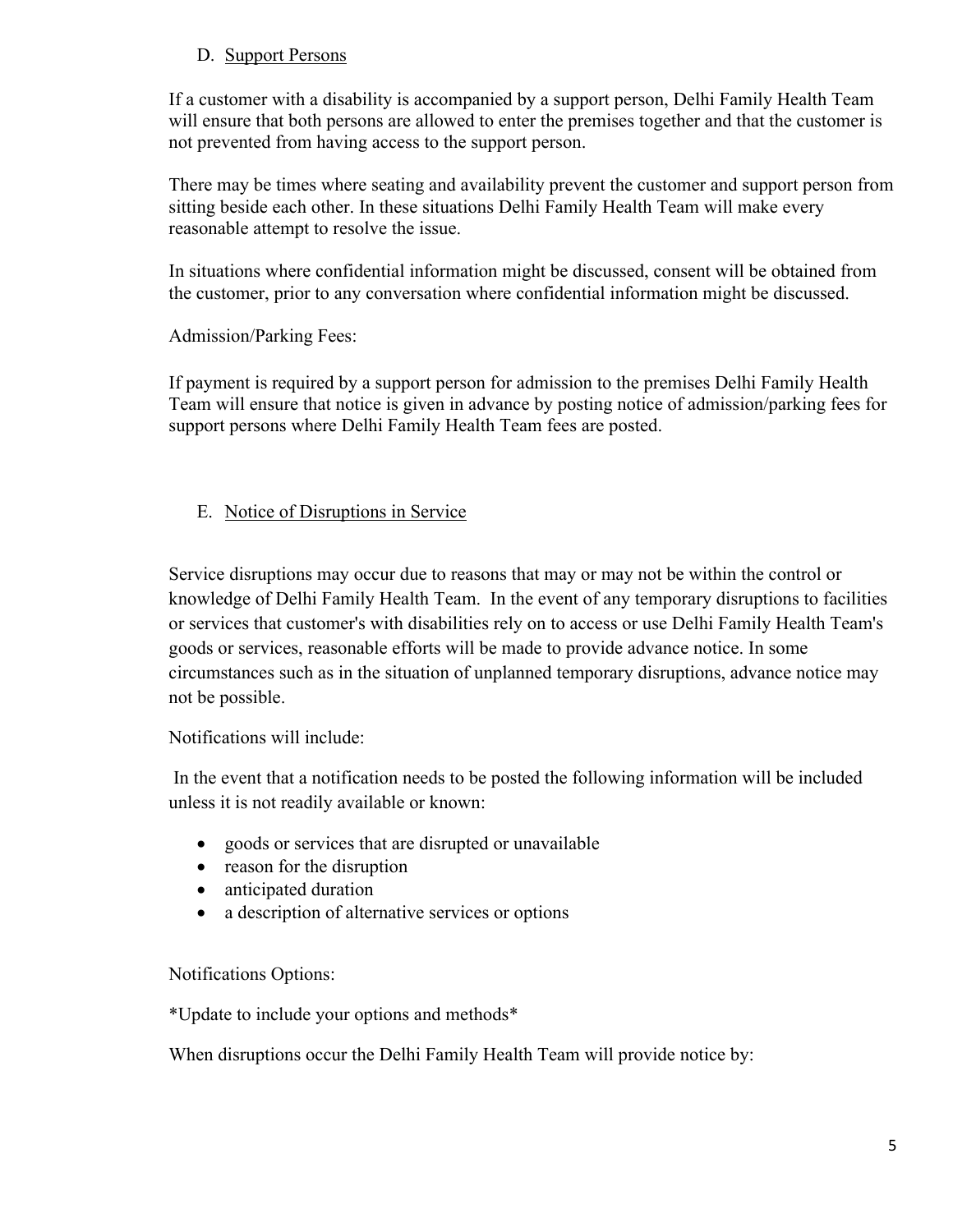- posting notices in conspicuous places including at the point of disruption, at the main entrance and the nearest accessible entrance to the service disruption and/or on the Delhi Family Health Team website;
- contacting customers with appointments;
- verbally notifying customers when they are making a reservation or appointment; or
- by any other method that may be reasonable under the circumstances.
- F. Feedback Process

Delhi Family Health Team shall provide customers with the opportunity to provide feedback on the service provided to customers with disabilities. Information about the feedback process will be readily available to all customers and notice of the process will be made available by on the company website. Feedback forms along with alternate methods of providing feedback such as verbally (in person or by telephone) or written (hand written, delivered, website or email), will be available upon request.

Submitting Feedback:

Customers can submit feedback to:

- Robin Mackie, Executive Director
- (519) 582-2323 ext. 239
- 105 Main Street, Delhi, ON N4B 2L8
- robin $@d$ fht.ca
- www.DFHT.ca

Customers who wish to provide feedback by completing an onsite customer feedback form or verbally can do so to any Delhi Family Health Team employee.

Customers that provide formal feedback will receive acknowledgement of their feedback, along with any resulting actions based on concerns or complaints that were submitted.

G. Training

Training will be provided to:

- a) all employees, volunteers, agents and/or contractors who deal with the public or other third parties that act on behalf of Delhi Family Health Team
- b) those who are involved in the development and approval of customer service policies, practices and procedures.

Training Provisions:

As reflected in Ontario Regulation 429/07, regardless of the format, training will cover the following:

• A review of the purpose of the Accessibility for Ontarians with Disabilities Act, 2005.